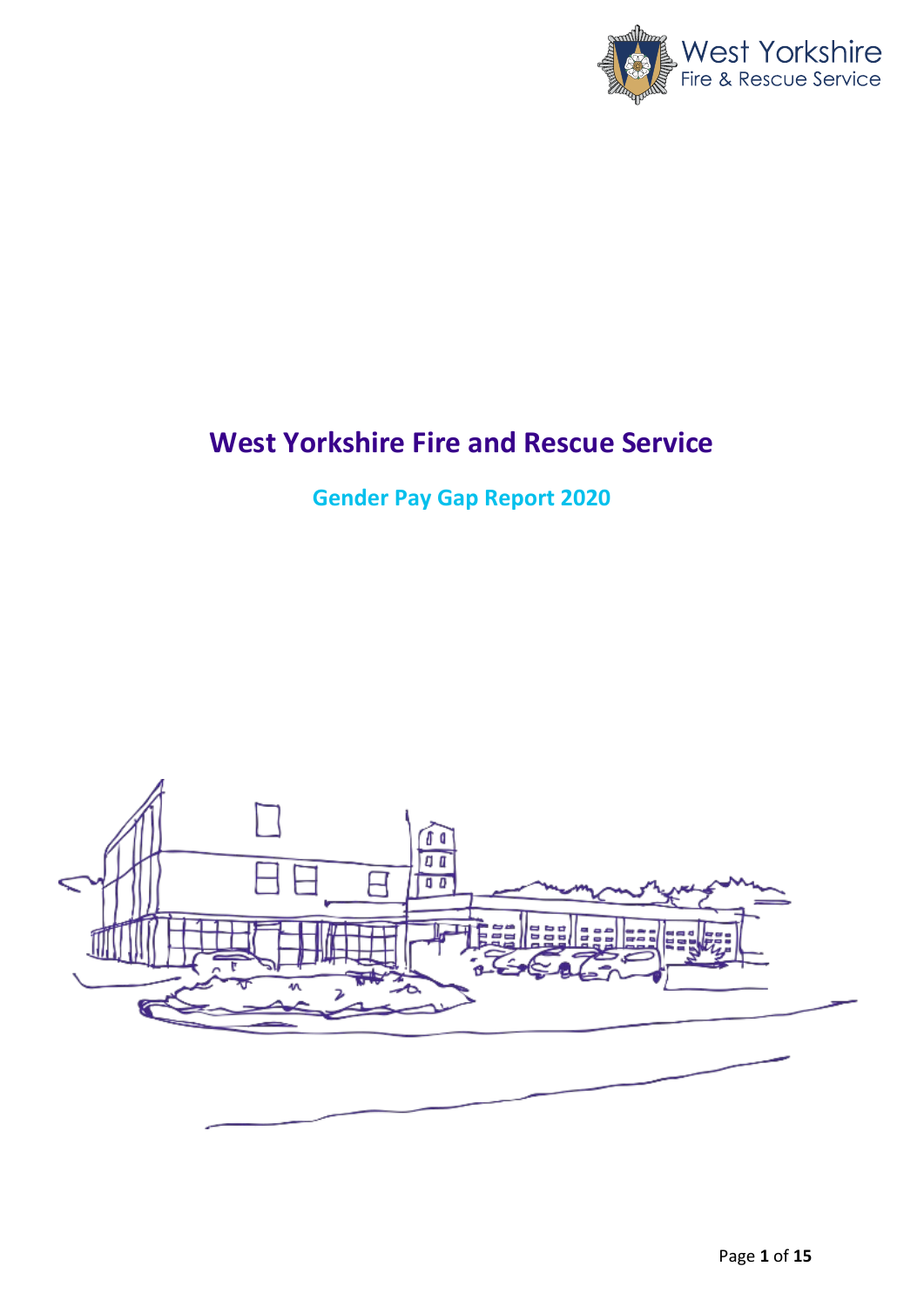

#### **Statement from the Chief Fire Officer, John Roberts & Chair of West Yorkshire Fire & Rescue Authority, Councillor Darren O'Donovan**

"West Yorkshire Fire and Rescue Authority passionately believes in fair treatment for everyone who works with us, regardless of protected characteristics they share or personal circumstances. We are proud of our commitment to an inclusive workforce.

WYFRA remains proud of our transparency. All our salary scales are available to view and we never pay people different salaries for the same job. Every job has a set pay range.

We know there is further work to do which is why we continue to invest in encouraging people from underrepresented groups to join us. We work hard to reach out to women thinking of a career as a firefighter, encouraging women who share our values to join us.

We work tirelessly to break down stereotypes and are proud of the work our people put in to continue this work. It is shocking that there are still people out there who believe being a Firefighter is a "Man's job"; these people don't work for WYFRA but such views do still exist within our communities. We continue to work hard to change how people perceive roles within fire and rescue services and wish to reassure our communities that people of all genders can, and do, make fantastic Firefighters.

For decades there have been significantly more men in operational roles than women. This is changing, but slowly. Being a Fire Fighter is a tremendously rewarding role and your gender or any other protected characteristic is not an indicator of how great you'll be at making West Yorkshire Safer.

Our gender pay gap is 11.6%, some **3.9%** below ONS figures for 2020. There is still more to do to achieve gender parity. We pay all our people doing the same job in the same salary range. People are appointed based on their experience and expertise alone; our pay structure is completely transparent and does not favour one gender over another.

We are a proud public service organisation and remain proud of all the work we do to become an organisation that more closely reflects the communities we serve. There is still a long road ahead, but we are working tirelessly and continue making progress. We have a plan in place to continue moving forward to achieve the enormous benefits a diverse workforce and inclusive organisation brings to our people and communities"

Dome of man

**Cllr Darren O'Donovan John Roberts Chair of the Fire Authority Chief Fire Officer**

divit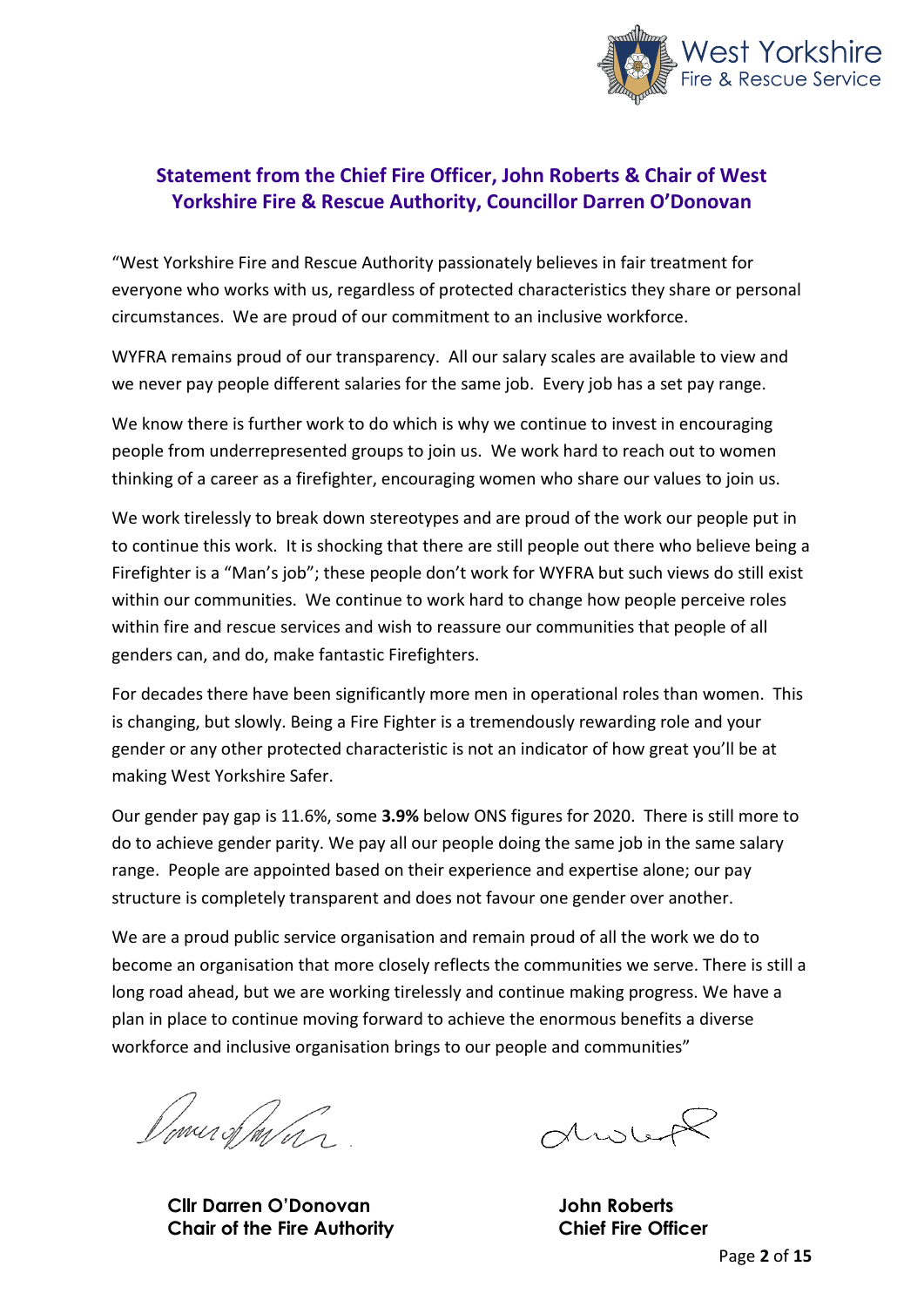

### **Introduction**

West Yorkshire Fire and Rescue Authority (WYFRA) is required to carry out Gender Pay Reporting under the Equality Act 2010 (Gender Pay Gap Information) Regulations 2017. This is because the organisation is identified as a public sector employer with over 250 staff in employment.

Gender pay reporting compares rates of pay and bonuses by gender. At WYFRA all jobs are evaluated against a consistent pay scheme and allocated to a specific grade(s). People recruited are appointed to an agreed pay point for each job. Pay rates are transparent and everyone is appointed based on knowledge, skills and experience within the pay range for the role.

The Gender Pay Gap enables WYFRA to assess gender equality in our workplace; the balance of male and female employees at different levels and enables steps to be put in place to address inequalities identified.

### **Regulatory Requirements**

The regulations give a wide definition of who counts as an employee, (e.g. the self-employed & agency workers); for WYFRA this includes all employees regardless of role and terms and conditions of employment.

In order to report the Gender Pay Gap there are six calculations organisations must carry out:

- **A)** Mean (or average) pay gap
- **B)** Median pay gap, (mid way between lowest and highest paid, by gender)
- **C)** Male and female employees in each salary quartile band.

There are a further three calculations required under the regulations, which do not apply to WYFRA because the organisation does not pay any bonus:

- **D)** The mean (average) bonus pay gap
- **E)** The median bonus pay gap
- **F)** The proportion of males and females receiving a bonus payment

WYFRA voluntarily shares data on overtime and additional responsibly allowances (ARAs) in the spirit of transparency. Figures reported were calculated using the methodologies from the Equality Act 2010 (Gender Pay Gap Information) Regulations 2017 and from guidance issued by Government Equalities Office (GEO) and ACAS.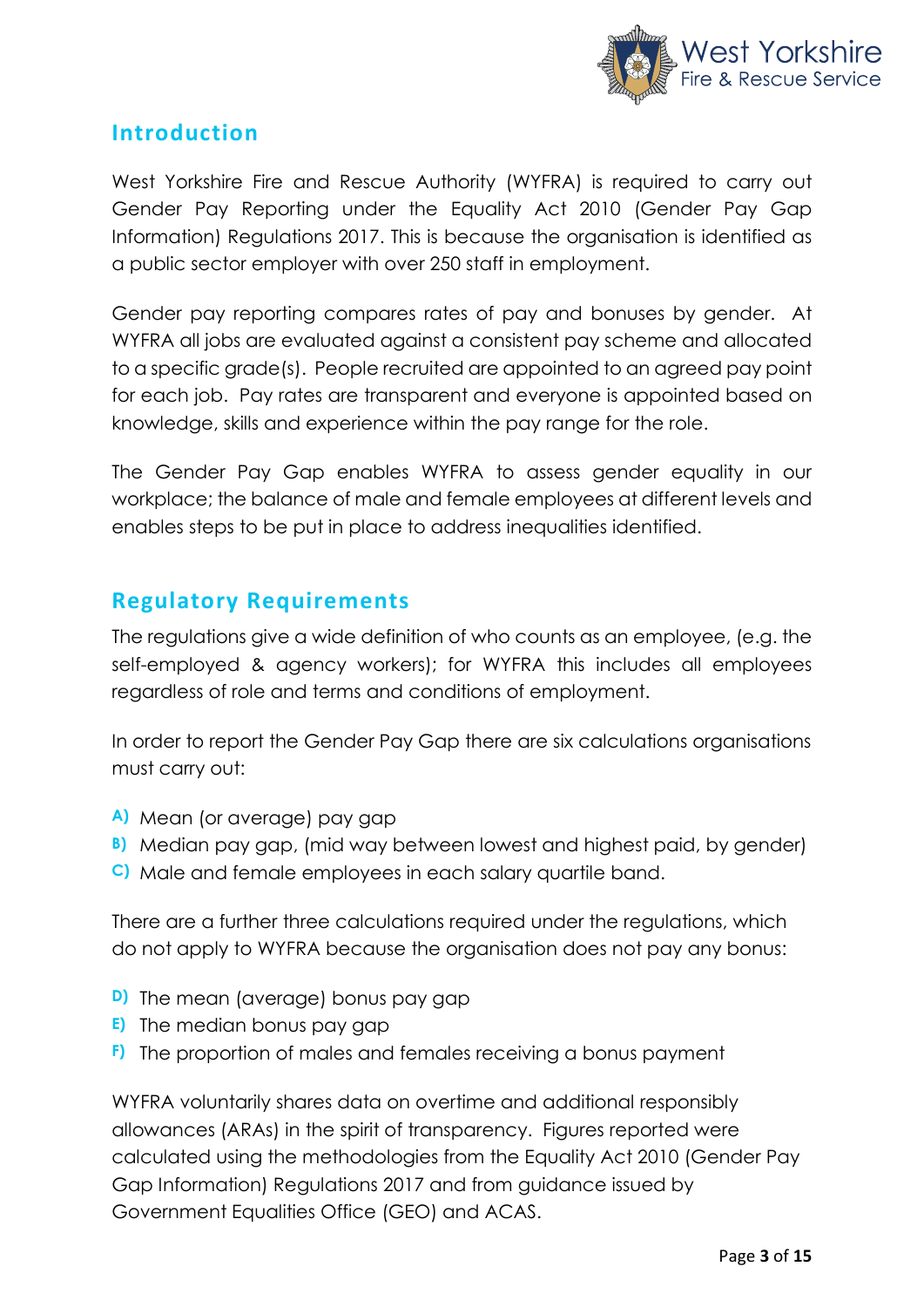

### WEST YORKSHIRE FIRE AND RESCUE SERVICE GENDER PAY DATA

#### **31st March 2020**

#### **Workforce Information - Total Employees**

|                 | <b>WYFRS Staff 2020 Data</b> |      |      |  |  |  |  |
|-----------------|------------------------------|------|------|--|--|--|--|
|                 | Female                       | Male |      |  |  |  |  |
| Green           | 162                          | 139  |      |  |  |  |  |
| Grey            | 53                           | 861  |      |  |  |  |  |
| Control         | 32                           | 13   |      |  |  |  |  |
| <b>Retained</b> |                              | 147  |      |  |  |  |  |
| <b>Totals</b>   | 256                          | 1160 | 1416 |  |  |  |  |

#### **A) Mean (Average) Pay Gap**

In 2020 average hourly rates for women increased by £0.86 to **£14.49**. In 2019 this was £13.63 and in 2018, £13.28. Male average hourly rates in 2020 stand at **£16.39** an increase of £0.42, rising from £15.97 in 2019 and £15.65 in 2018.

The gender pay gap has, once again, reduced, by a further 3.1% to **11.6%** in 2020, significantly lower than the 2019 reported gender pay gap of 14.7%, which demonstrates further progress.

To help identify actions, further detailed analysis has been carried out to establish where the pay gap is greatest. As shown below, our largest gap is within 'Green Book' group, where Fire Staff and support services are located.

| 2020                                              | <b>Female</b> | <b>Male</b> | Gap      | $\%$     | Increase /<br><b>Decrease</b><br>compared to<br>2019 pay | <b>Trend</b><br>Negative<br>Slight change<br><b>Positive</b> |
|---------------------------------------------------|---------------|-------------|----------|----------|----------------------------------------------------------|--------------------------------------------------------------|
| All People - Mean<br>(Average)<br>Hourly Pay Rate | £14.49        | £16.39      | £1.90    | 11.6%    | 3.1%                                                     | V                                                            |
| <b>FRS Operational</b><br>(Grey Book)             | £15.93        | £16.99      | £1.06    | 6.2%     | 0.4%                                                     | J                                                            |
| <b>FRS Retained</b>                               | £13.92        | £13.95      | £0.03    | 0.2%     | $-0.2\%$                                                 | $\sqrt{ }$                                                   |
| <b>FRS Control</b>                                | £15.38        | £15.10      | $-£0.28$ | $-1.9\%$ | $-1.2\%$                                                 | T                                                            |
| <b>FRS Fire Staff</b><br>(Green Book)             | £13.87        | £15.38      | £1.44    | 9.8%     | 3.3%                                                     | $\bf{J}$                                                     |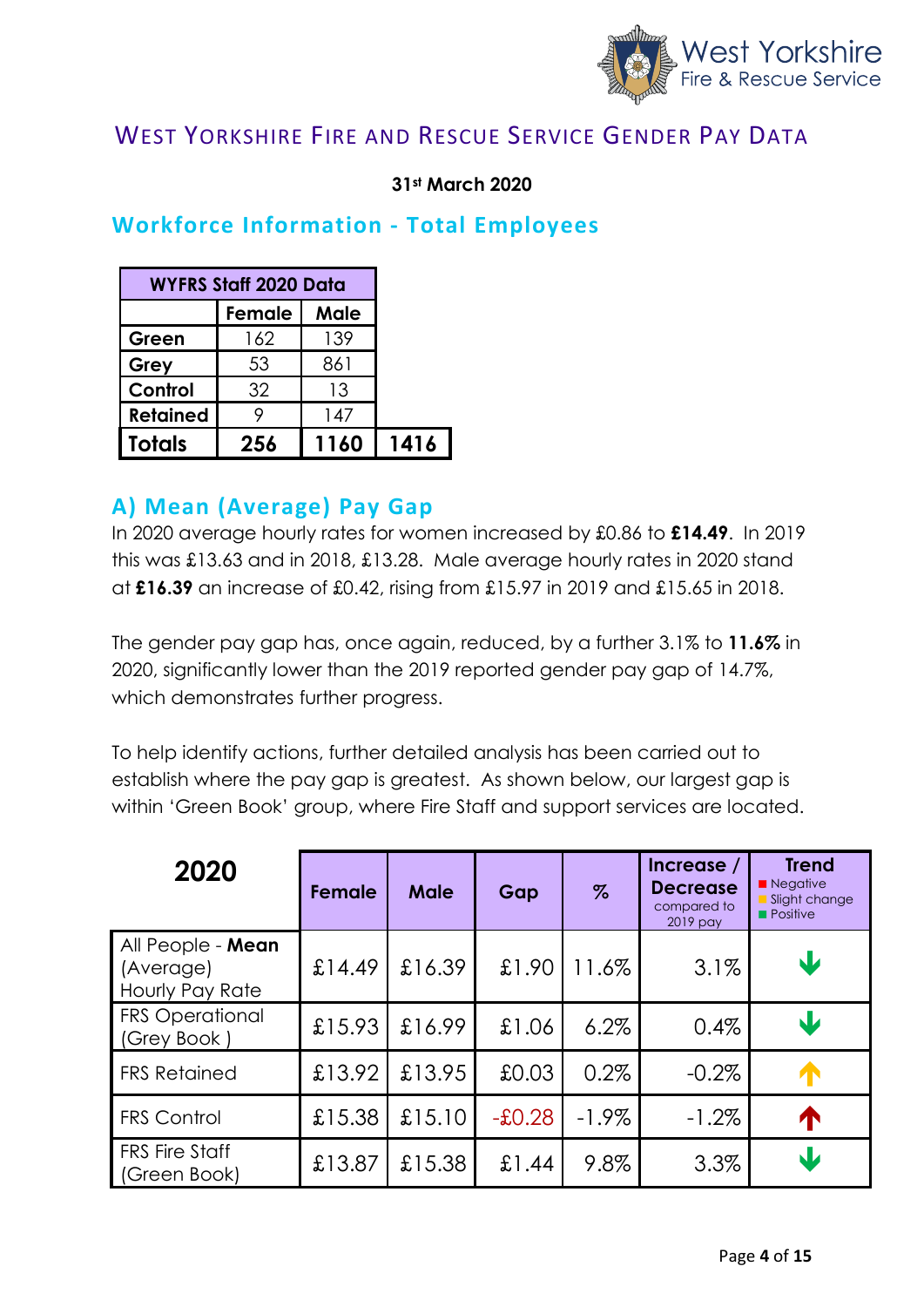

The 2020 gender pay gap is **11.6%.** This has continued to decrease further from 14.7% in 2019 and 15.1% in 2018. The pay gap in monetary terms has dropped by a further **£0.44**, standing at **£1.90** as at 31 March 2020.

The gap continues to move slowly in the right direction. A number of factors such as relatively low levels of recruitment, turnover and modest pay rises are all factors. There is a greater pay gap in Fire Staff roles is because many lower paid support roles are occupied by women; in upper quartile service leads and heads of department are mostly men.

### **B) Median Pay Gap**

| 2019                             | Female | <b>Male</b> | Gap   | %       | Gender<br><b>Difference</b><br>from $2018$ |
|----------------------------------|--------|-------------|-------|---------|--------------------------------------------|
| Median Hourly Pay $\vert$ £13.63 |        | £14.85      | £1.22 | $8.2\%$ | 0.9%                                       |

| 2020              | Female  | <b>Male</b> | Gap   | $\%$  | Gender<br><b>Difference</b><br>from 2019 |
|-------------------|---------|-------------|-------|-------|------------------------------------------|
| Median Hourly Pay | £14.21  | £15.04      | £0.83 | $6\%$ | $12.2\%$                                 |
| Grey Book         | \$14.90 | £16.01      | £1.11 | 7%    |                                          |
| Retained          | £14.22  | £14.22      | £     | 0%    |                                          |
| Control           | £13.91  | £15.37      | £1.46 | 10%   |                                          |
| Green Book        | £12.35  | £14.92      | £2.57 | 21%   |                                          |

Median pay gap is **6%**, a decrease of **2.2%** when compared with 2019, the lowest since reporting began.

All people are paid according to the rate for the job, which is evaluated and placed within a defined pay range. There is no difference in how men and women are paid for the same roles at WYFRS. Our pay structure is transparent and based on job requirements alone. Jobs are measured against a consistent common job evaluation / grading scheme, based on a nationally determined and fixed grading structure for Firefighters.

The median pay gap now stands at **6%**, the lowest since gender pay gap reporting. In 2019 is stood at 8.2%, 7.3% in 2018, 8% in 2017 and in 2016 was 13%.

The median pay gap is now **83p**, reducing from last year's figure of £1.22. The median salary pay rate difference for men and women shows men still earn more per hour than female counterparts.

The most profound difference across the main pay groups across the organisation occurs in the Fire Staff / Green Book group. This currently stands at **21%**, a further increase on the previous year which stood at 18.1%. The gap can be explained as there has been limited movement in senior roles, which continue to be occupied mainly by men and some recruitment to lower paid roles (Support services, admin), occupied by a higher proportion of women.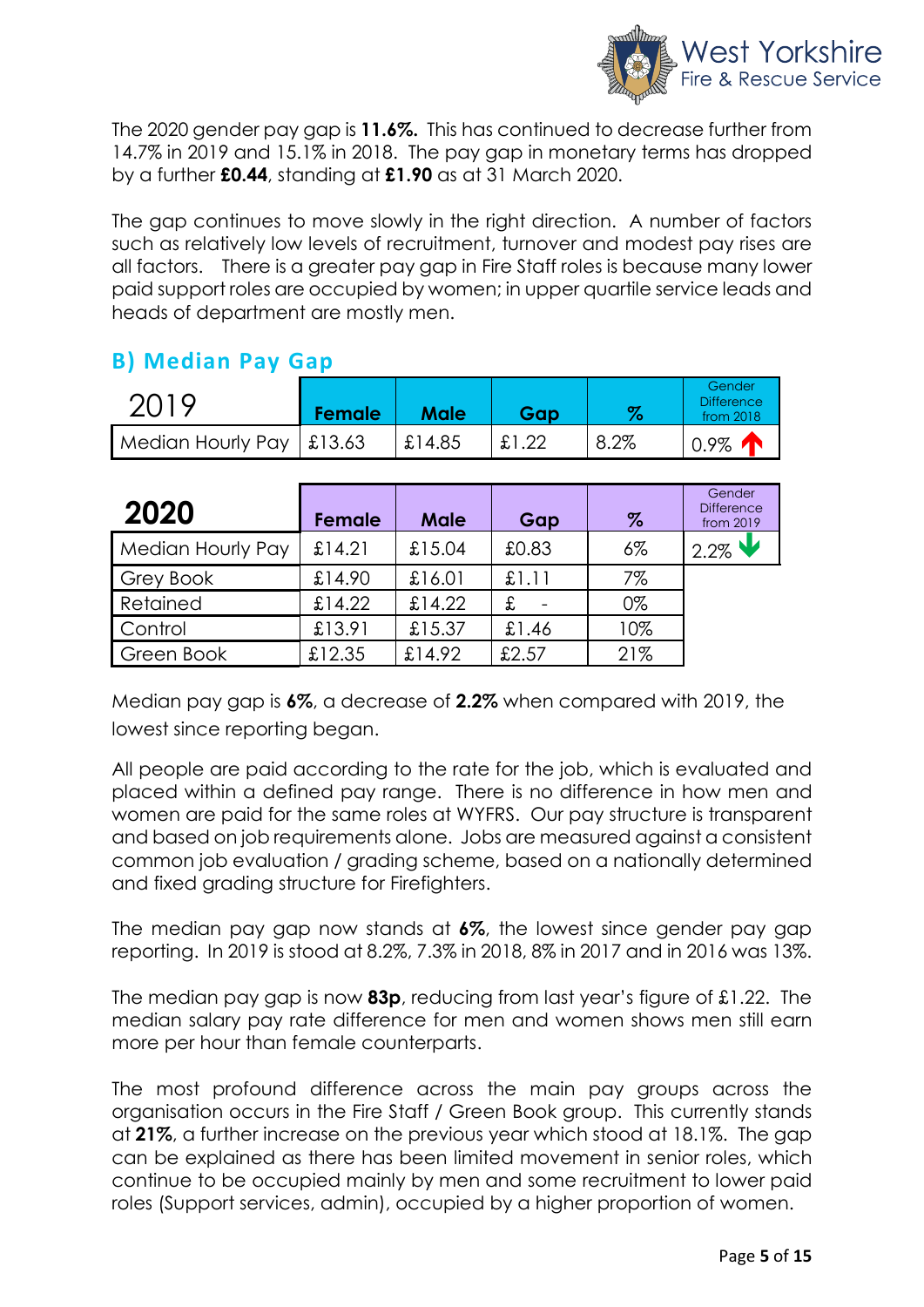

### **C) Salary Quartile Bands**

A quartile is defined as four equal 'slices' of pay data which is filtered by the proportion of women and men and in each:

| <b>Salary Quartile Bands - Overview 2019</b> |       |                                          |                |                                   |                |                                          |     |                                          |  |  |
|----------------------------------------------|-------|------------------------------------------|----------------|-----------------------------------|----------------|------------------------------------------|-----|------------------------------------------|--|--|
| Gender                                       | High  | Gender<br><b>Difference</b><br>from 2018 | Mid<br>(Upper) | Gender<br>Difference<br>from 2018 | Mid<br>(Lower) | Gender<br><b>Difference</b><br>from 2018 | LOW | Gender<br><b>Difference</b><br>from 2018 |  |  |
| Women                                        | $1\%$ |                                          | 14%            |                                   | 8%             |                                          | 39% |                                          |  |  |
| Men                                          | 89%   | $1\%$                                    | 86%            | $0.6\%$                           | 92%            | $.7\%$                                   | 61% | $.7\%$ 个                                 |  |  |
| $1.7\%$ 个                                    |       |                                          |                | 0%                                |                |                                          |     |                                          |  |  |

| <b>Salary Quartile Bands - Overview 2020</b> |       |                                          |                |                                          |                |                                          |     |                                          |  |  |
|----------------------------------------------|-------|------------------------------------------|----------------|------------------------------------------|----------------|------------------------------------------|-----|------------------------------------------|--|--|
| Gender                                       | High  | Gender<br><b>Difference</b><br>from 2019 | Mid<br>(Upper) | Gender<br><b>Difference</b><br>from 2018 | Mid<br>(Lower) | Gender<br><b>Difference</b><br>from 2018 | Low | Gender<br><b>Difference</b><br>from 2018 |  |  |
| Women                                        | $1\%$ |                                          | 17%            |                                          | 7%             |                                          | 37% | $2\%$                                    |  |  |
| Men                                          | 89%   | 0%                                       | 83%            | $3\%$                                    | 93%            | $1\%$                                    | 63% |                                          |  |  |
| $3\%$ $\uparrow$                             |       |                                          |                | $3\%$ $\blacktriangledown$               |                |                                          |     |                                          |  |  |

There continues to be a positive trend of increasing numbers of women in the high and mid-upper quartile, rising again by 3% from last year. The shift over time of women moving from the bottom half of pay rates into the top half demonstrates that women are increasing their pay rates year on year when compared to men.

| <b>Salary Quartile Bands - Breakdown 2019</b> |                             |       |               |      |         |              |  |  |  |
|-----------------------------------------------|-----------------------------|-------|---------------|------|---------|--------------|--|--|--|
| Quartile                                      | <b>Hourly Rate</b><br>Range | Women | $\%$<br>Women | Men  | $%$ Men | <b>Total</b> |  |  |  |
| High                                          | £16.70-£77.75               | 40    | 11%           | 321  | 89%     | 361          |  |  |  |
| <b>Mid Upper</b>                              | $£14.75-E16.70$             | 49    | 14%           | 312  | 86%     | 361          |  |  |  |
| <b>Mid Lower</b>                              | £13.94-£14.75               | 30    | 8%            | 331  | 92%     | 361          |  |  |  |
| Low                                           | £8.75-£13.94                | 140   | 39%           | 221  | 61%     | 361          |  |  |  |
| <b>Total</b>                                  |                             | 259   |               | 1185 |         | 1444         |  |  |  |

| <b>Salary Quartile Bands - Breakdown 2020</b> |                             |       |               |      |         |              |  |  |  |  |
|-----------------------------------------------|-----------------------------|-------|---------------|------|---------|--------------|--|--|--|--|
| Quartile                                      | <b>Hourly Rate</b><br>Range | Women | $\%$<br>Women | Men  | $%$ Men | <b>Total</b> |  |  |  |  |
| High                                          | £17.52-£75.88               | 44    | 12%           | 319  | 88%     | 363          |  |  |  |  |
| <b>Mid Upper</b>                              | $£14.92-E17.51$             | 56    | 16%           | 290  | 84%     | 346          |  |  |  |  |
| <b>Mid Lower</b>                              | $£14.22-E14.91$             | 27    | $7\%$         | 357  | 93%     | 384          |  |  |  |  |
| Low                                           | £9.00-£14.21                | 129   | 40%           | 194  | 60%     | 323          |  |  |  |  |
| <b>Total</b>                                  |                             | 256   |               | 1160 |         | 1416         |  |  |  |  |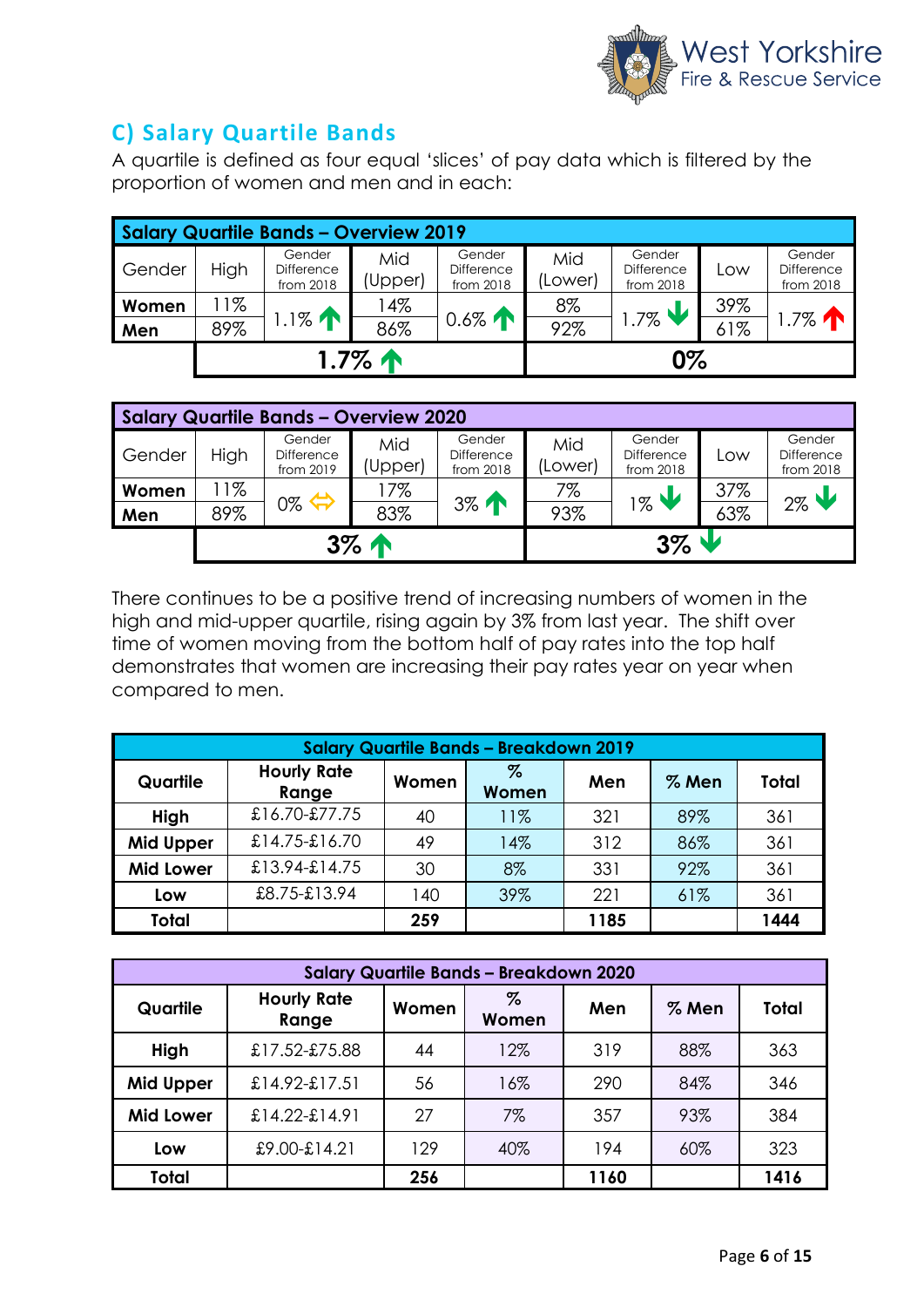

The high quartile salary band continues to be underrepresented by women; however, there has been a further slight increase in the top quartile again. In 2017, 8% of posts were occupied by women, 10% in 2018 , 11% in 2019 and **12%** in 2020. This shows an increase of **50%** in three years.

There is a further increase in the number of women in the mid-upper pay band, 13% 2017, 14%in 2019 and **16%** in 2020 an increase of **23%**.

Most women are still found in the lowest two quartile salary bands. There are more Fire Staff women employed in lower paid, mainly admin roles. People in support roles don't routinely work unsociable hours or shifts meaning hourly rates don't routinely attract enhancements. **40%**, of the lowest salary band are women; however, the **60%** of men are mostly oncall "retained" operational colleagues.

| Fire Staff (Support / "Green Book") 2019: |                   |       |            |     |             |                                          |                       |  |  |  |
|-------------------------------------------|-------------------|-------|------------|-----|-------------|------------------------------------------|-----------------------|--|--|--|
| Quartile                                  | Hourly Rate Range | Women | %<br>Women | Men | $\%$<br>Men | Gender<br><b>Difference</b><br>from 2018 | Grand<br><b>Total</b> |  |  |  |
| High                                      | $£15.93 - £55.57$ | 37    | 47%        | 41  | 53%         | $3\%$                                    | 76                    |  |  |  |
| <b>Mid Upper</b>                          | $£13.04 - £15.93$ | 25    | 32%        | 53  | 68%         | $3\%$                                    | 77                    |  |  |  |
| <b>Mid Lower</b>                          | $£10.08 - £12.77$ | 47    | 60%        | 31  | 40%         | $5\%$                                    | 76                    |  |  |  |
| Low                                       | $£8.75 - £10.07$  | 56    | 72%        | 22  | 28%         | $6\%$                                    | 77                    |  |  |  |
| Total                                     |                   | 165   |            | 147 |             |                                          | 312                   |  |  |  |

|                  | Fire Staff (Support / "Green Book") 2020: |       |            |     |          |                                          |                       |  |  |  |  |
|------------------|-------------------------------------------|-------|------------|-----|----------|------------------------------------------|-----------------------|--|--|--|--|
| Quartile         | Hourly Rate Range                         | Women | %<br>Women | Men | Z<br>Men | Gender<br><b>Difference</b><br>from 2019 | Grand<br><b>Total</b> |  |  |  |  |
| High             | $£16.26 - £56.68$                         | 35    | 46%        | 41  | 54%      | $1\%$                                    | 76                    |  |  |  |  |
| <b>Mid Upper</b> | $£13.64 - £16.26$                         | 30    | 40%        | 45  | 60%      | $8\%$                                    | 75                    |  |  |  |  |
| <b>Mid Lower</b> | $£10.76 - £13.64$                         | 41    | 55%        | 34  | 45%      | $5\%$                                    | 75                    |  |  |  |  |
| Low              | $£9.00 - £10.76$                          | 56    | 75%        | 19  | 25%      | $3\%$                                    | 75                    |  |  |  |  |
| Total            |                                           | 162   |            | 139 |          |                                          | 301                   |  |  |  |  |

In order to 'slice' our pay data into four equal quartiles, there are people on the same hourly rate at the point the data splits equally.

There is a slight decrease of **1%** in the highest Fire Staff data quartile since 2019. The proportion of women in upper quartile 'Green Book' roles is favourable when compared to other areas of the organisation.

The Mid-Upper quartile has seen to largest positive gains, rising closer to gender balance by some **8%**. Likewise, the Mid-Lower quartile has also seen a positive shift of **5%** towards gender parity.

A further increase in the proportion of women in the Low Quartile equates to further negative change of **3%.**

# **D –G)** Bonus Payments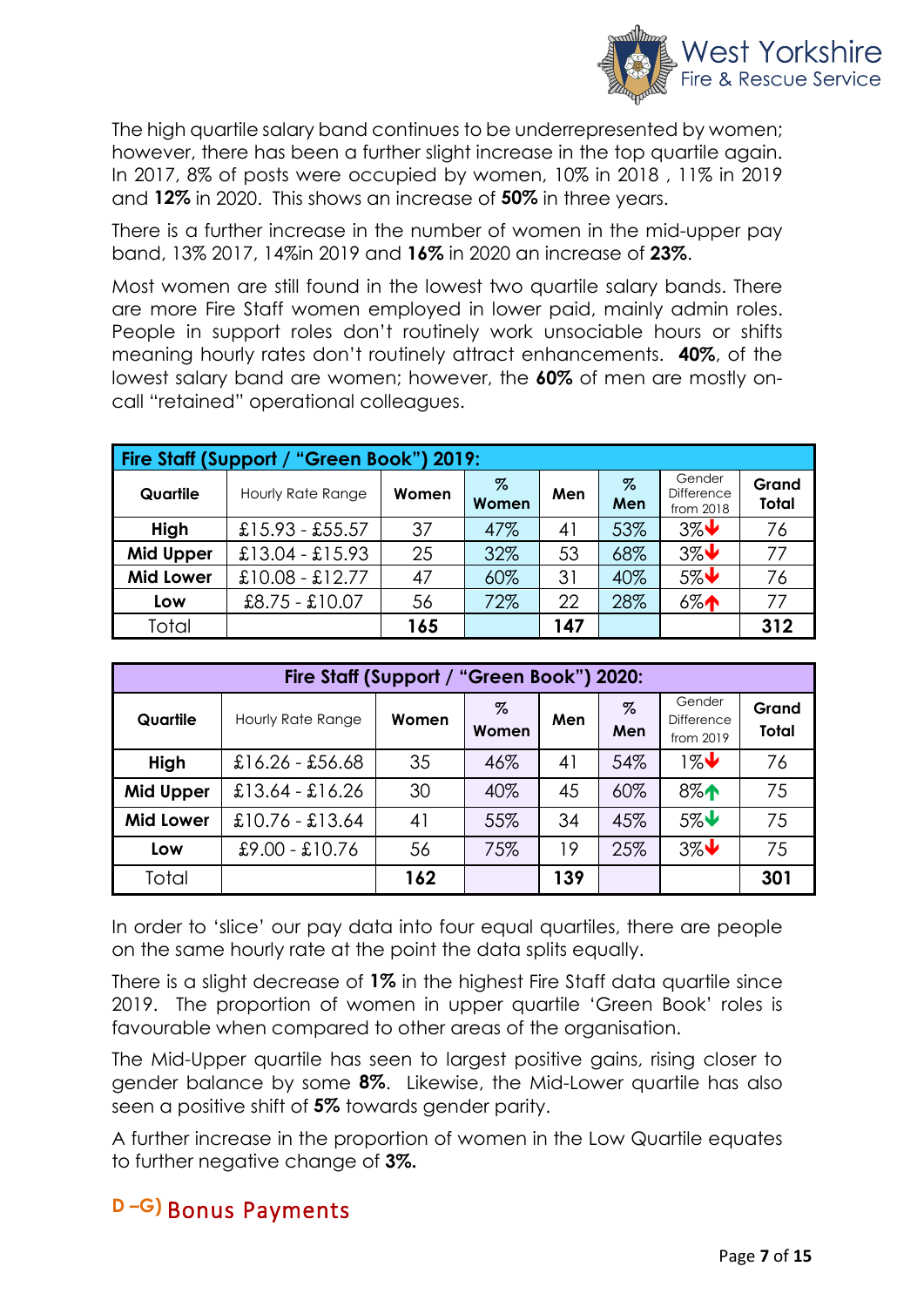

The Fire Service does not offer a bonus scheme. Therefore:

- D) The mean bonus pay gap **N/A**
- E) The median bonus pay gap **N/A**
- F) The proportion of males receiving a bonus payment **N/A**
- G) The proportion of females receiving a bonus payment **N/A**

#### **Additional Allowances**

WYFRA pay Additional Allowances on top of base salary for operational colleagues trained in specific skills or carrying specific additional responsibilities such as training, casualty care, water rescue and technical rescue. WYFRS does not offer a bonus scheme.

In line with our commitment to transparency we include data on these allowances below. Work has been carried out rationalise SSA/ARA's.

| <b>Additional Responsibility Allowance (ARA) 2019</b>                                           |       |                                      |     |       |                                          |                       |  |  |  |  |
|-------------------------------------------------------------------------------------------------|-------|--------------------------------------|-----|-------|------------------------------------------|-----------------------|--|--|--|--|
|                                                                                                 | Women | %<br>Women                           | Men | % Men | Gender<br><b>Difference</b><br>from 2018 | Grand<br><b>Total</b> |  |  |  |  |
|                                                                                                 |       | <b>People Receiving ARA Payments</b> |     |       |                                          |                       |  |  |  |  |
| <b>Operational Grey</b><br><b>Book Staff Receiving</b><br>SSA/ ARA (Excl<br>Retained / Control) | 25    | 48%                                  | 497 | 58%   | 5% T                                     | 521                   |  |  |  |  |
| Retained, Control &<br>Other staff receiving<br>ARA payments                                    | 6     | 14%                                  | 20  | 14%   |                                          | 26                    |  |  |  |  |
| <b>Totals</b>                                                                                   | 31    | 33%                                  | 517 | 50%   | $3\%$                                    | 547                   |  |  |  |  |
| Gender Split - ARA                                                                              |       | $6\%$                                |     | 94%   | 1%                                       |                       |  |  |  |  |

| Additional Skill / Responsibility Allowance (SSA/ARA) 2020                                      |       |                                          |     |         |                                |                    |  |  |  |
|-------------------------------------------------------------------------------------------------|-------|------------------------------------------|-----|---------|--------------------------------|--------------------|--|--|--|
|                                                                                                 | Women | $\%$<br>Women                            | Men | $%$ Men | Gender Difference from<br>2019 | Gran<br>d<br>Total |  |  |  |
|                                                                                                 |       | <b>People Receiving ARA Payments</b>     |     |         |                                |                    |  |  |  |
| <b>Operational Grey</b><br><b>Book Staff Receiving</b><br>SSA/ ARA (Excl<br>Retained / Control) | 27    | 51%                                      | 477 | 55%     | $3\%$                          | 504                |  |  |  |
| Retained, Control &<br>Other staff receiving<br>ARA payments                                    | 5     | 12%                                      | 21  | 13%     | $2\%$                          | 26                 |  |  |  |
| <b>Totals</b>                                                                                   | 32    | 34%                                      | 498 | 49%     | $1\%$                          | 530                |  |  |  |
| Gender Split - ARA                                                                              |       | $6\%$                                    |     | 94%     |                                |                    |  |  |  |
| Additional Skill / Responsibility Allowance (SSA/ARA) 2020                                      |       |                                          |     |         |                                |                    |  |  |  |
|                                                                                                 |       | <b>People NOT Receiving ARA Payments</b> |     |         |                                |                    |  |  |  |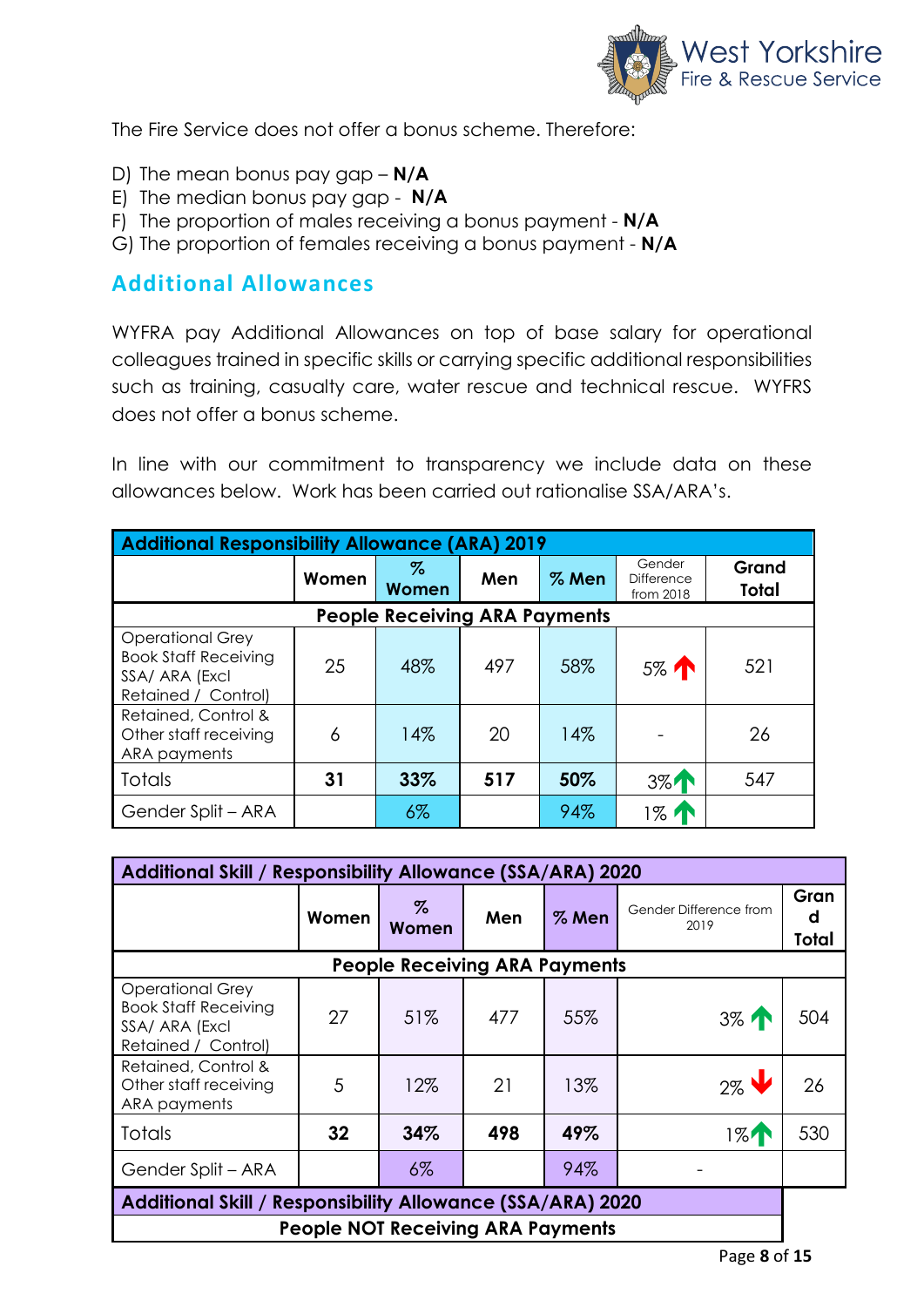

|                                                                                    | Women | $\%$<br>Women | Men | $%$ Men | Gender<br><b>Difference</b><br>from 2019 | Grand<br>Total |
|------------------------------------------------------------------------------------|-------|---------------|-----|---------|------------------------------------------|----------------|
| Grey Book Staff -<br>Operational NOT<br>Receiving ARA (Excl<br>Retained & Control) | 26    | 49%           | 384 | 45%     |                                          | 410            |
| <b>Retained &amp; Control</b><br>Staff <b>NOT</b> receiving<br>ARA payments        | 36    | 88%           | 139 | 87%     |                                          | 175            |
| <b>Totals</b>                                                                      | 62    | 66%           | 523 | 51%     |                                          | 585            |
| Gender Split - No<br><b>ARA</b>                                                    |       | 11%           |     | 89%     | 5% T                                     |                |

A review and realignment of ARA (Additional Responsibility) and SSA (Specialist Skills) payments has concluded. Overall numbers of people claiming has reduced from 2019. It is positive to see an almost equal percentage of women and men in operational roles claiming an ARA/SSA for their specialism.

Now the review has concluded we are able to determine such allowances more accurately and the 2020 data reflects this work. All pay data, including shift enhancements, etc, is captured within the hourly rate, mean and median pay gap charts; people who are in receipt of other enhancements (such as shift allowance or flexibility payments) have been removed from this table. The above only includes those allowances paid for specific skills or responsibilities outlined in the revised policy in operation.

There has been a further slight increase in the number of women claiming an ARA/SSA, rising from 31 to **32** is 2020 (a rise of 3.5%). The numbers of men claiming reduce slightly to **498** from 516, which equates to a drop of **3.5%.**

Women make up **6%** of the operational workforce. Women claim **6%** of allowances, which demonstrates shows a gender balance.

| <b>Additional Responsibility Allowance Pay Data 2019</b>                         |         |         |        |       |  |  |
|----------------------------------------------------------------------------------|---------|---------|--------|-------|--|--|
|                                                                                  | Women   | Men     |        | %     |  |  |
| Average ARA Payment                                                              | £142.49 | £233.49 | £91.00 | 39.0% |  |  |
| # Above figures include shift allowance & other payments alongside ARA Payments. |         |         |        |       |  |  |

| <b>Additional Responsibility Allowance Pay Data 2020</b> |        |        |        |       |  |  |  |
|----------------------------------------------------------|--------|--------|--------|-------|--|--|--|
| Average ARA / SSA                                        | Women  | Men    | Gap    | $\%$  |  |  |  |
| Payment                                                  | £43.15 | £58.16 | £15.01 | 35.0% |  |  |  |
|                                                          |        |        |        |       |  |  |  |

# **2. Overtime**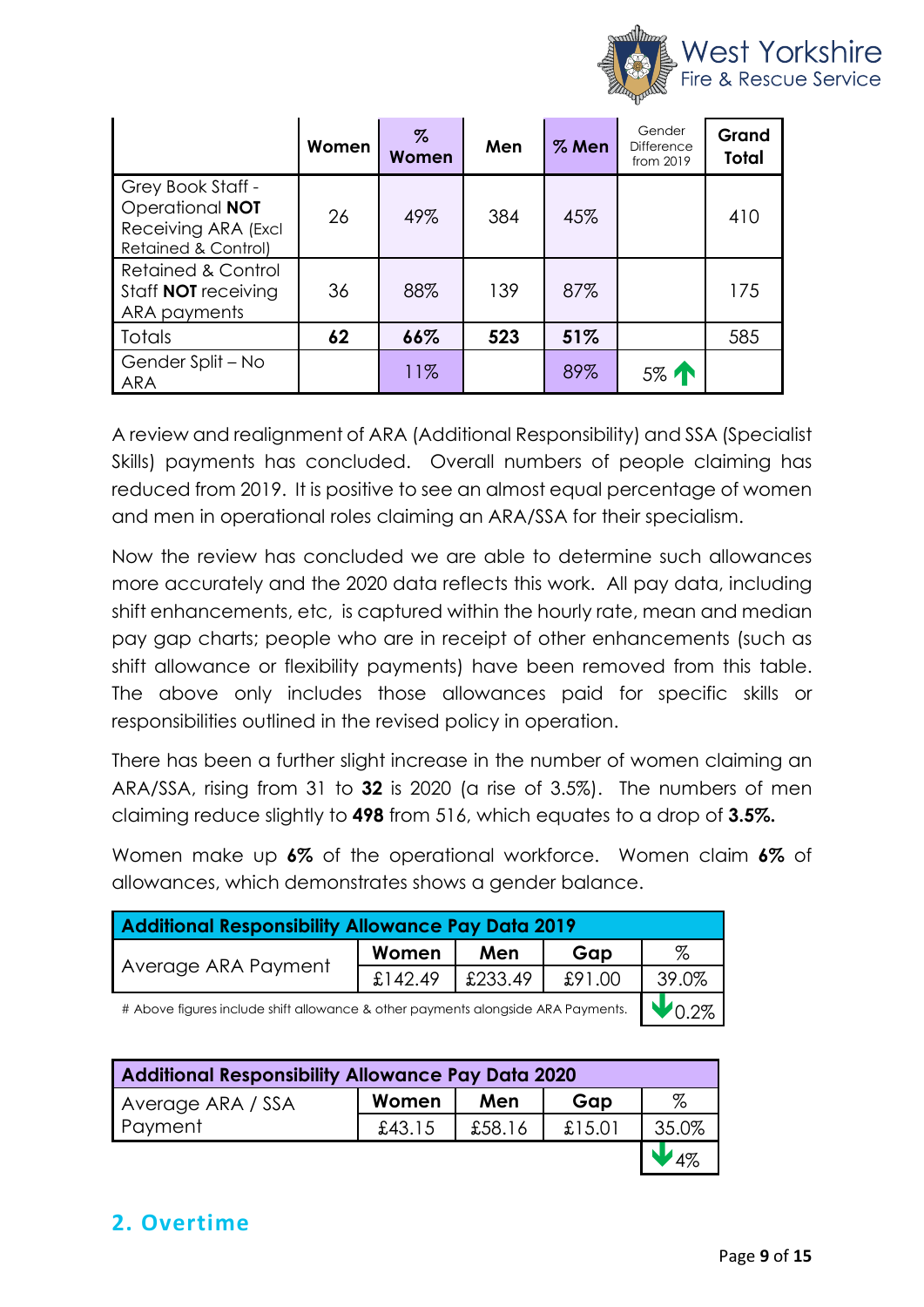

As a 24/7 service overtime payments are used to ensure we remain at safe levels, are operationally resilient and able to respond at all times.

| Overtime (2019)                        |         |     |         |     |                                          |               |  |  |
|----------------------------------------|---------|-----|---------|-----|------------------------------------------|---------------|--|--|
| <b>All Staff</b>                       | Female  |     | Male    |     | Gender<br><b>Difference</b><br>from 2018 | <b>Totals</b> |  |  |
| <b>Gender Composition</b>              | 259     | 18% | 1185    | 82% | 11%                                      | 1444          |  |  |
| <b>Staff Receiving Overtime</b>        | 45      | 9%  | 441     | 91% | 12%                                      | 486           |  |  |
| <b>Staff Not Receiving</b><br>Overtime | 213     | 22% | 744     | 78% | $V_{2\%}$                                | 958           |  |  |
| % of gender category<br>receiving OT   |         | 20% |         | 42% | $V_{8\%}$                                |               |  |  |
|                                        |         |     |         |     | Gap                                      | %             |  |  |
| Average OT Payment                     | £125.11 |     | £178.47 |     | £53.36                                   | 30%<br>24%)   |  |  |
| Median OT Payment                      | £67.93  |     | £51.84  |     | $-15.45$                                 | $-31%$        |  |  |

| Overtime (2020)                        |         |     |         |     |                                          |                 |  |
|----------------------------------------|---------|-----|---------|-----|------------------------------------------|-----------------|--|
| <b>All Staff</b>                       | Female  |     | Male    |     | Gender<br><b>Difference</b><br>from 2019 | <b>Totals</b>   |  |
| <b>Gender Composition</b>              | 256     | 18% | 1160    | 82% |                                          | 1416            |  |
| <b>Staff Receiving Overtime</b>        | 75      | 12% | 563     | 88% | 13%                                      | 638             |  |
| <b>Staff Not Receiving</b><br>Overtime | 181     | 23% | 597     | 77% | $\bigvee_{1\%}$                          | 778             |  |
| % of gender category<br>receiving OT   |         | 29% |         | 49% | $V_{2\%}$                                |                 |  |
|                                        |         |     |         |     | Gap                                      | %               |  |
| Average OT Payment                     | £166.74 |     | £181.65 |     | £14.91                                   | $8\%$<br>$22\%$ |  |
| Median OT Payment                      | £140.61 |     | £84.30  |     | $-£56.31$                                | $-60%$          |  |

Women make up a smaller proportion of people receiving overtime payments, however, median overtime payment for women is significantly higher at **£140.61** when compared with men (**£84.30**), a reverse gap of **-60%**.

Average overtime payments are higher for men at **£181.65**; women receive **£140.61**, a significantly reduced gap of **8%**. A breakdown is shown below.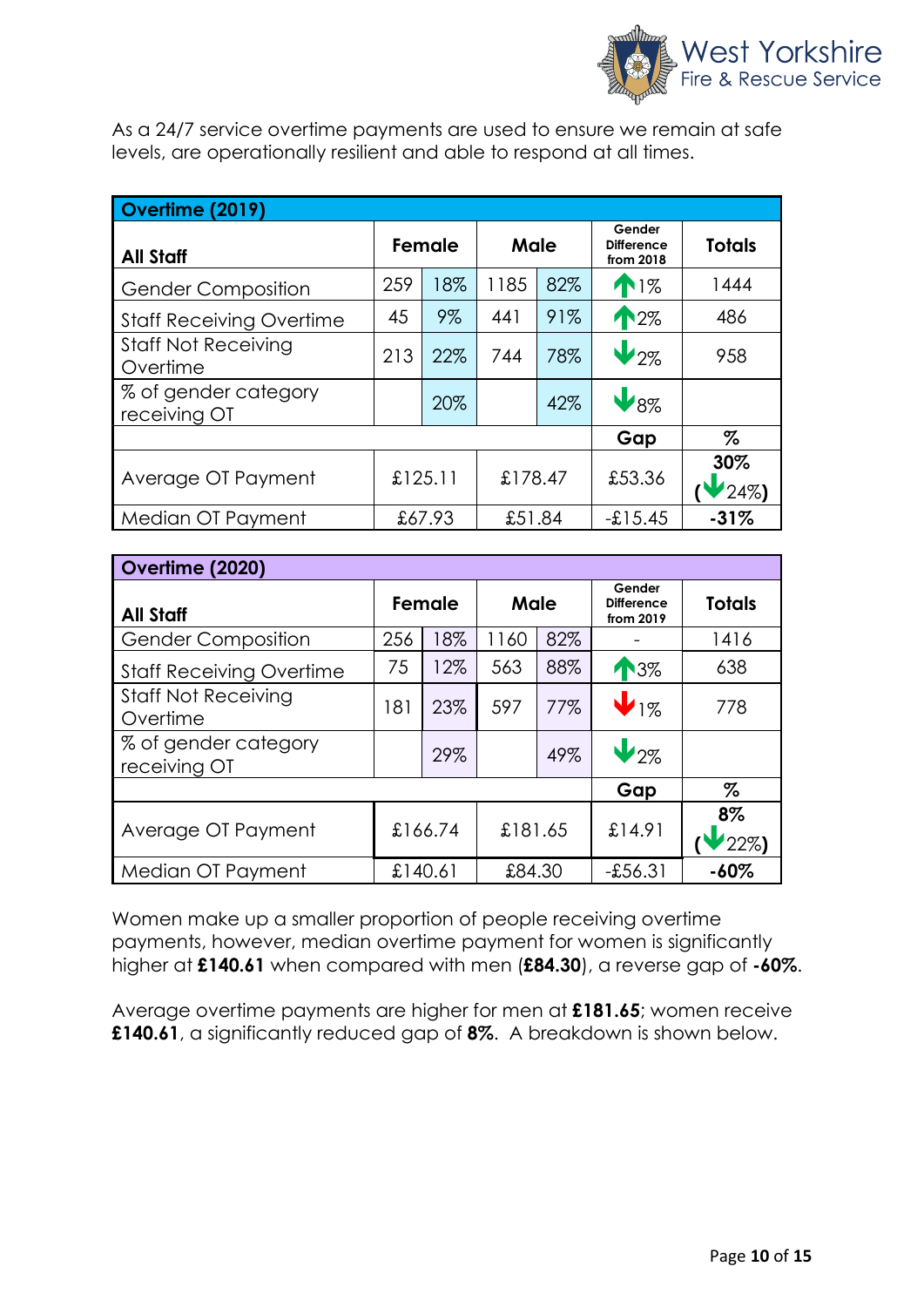

| Overtime - Split by operational area (2019) |                |             |           |         |  |  |  |
|---------------------------------------------|----------------|-------------|-----------|---------|--|--|--|
| <b>Grey Book &amp; Retained</b>             |                |             |           |         |  |  |  |
| (Operational)                               | <b>Female</b>  | <b>Male</b> | Gap       | $\%$    |  |  |  |
| Gender composition of area                  | 5%             | 95%         |           |         |  |  |  |
| Gender split - staff receiving OT           | (29) <b>6%</b> | (421) 94%   |           | $-1%$   |  |  |  |
| Average OT Payment                          | £82.35         | £176.05     | £93.70    | 53%     |  |  |  |
| <b>Green Book (Fire Staff)</b>              | <b>Female</b>  | <b>Male</b> | Gap       | $\%$    |  |  |  |
| Gender composition of area                  | 53%            | 47%         |           |         |  |  |  |
| Gender split - staff receiving OT           | (12) 39%       | $(19)$ 61%  |           | 14%     |  |  |  |
| Average OT Payment                          | £224.74        | £239.02     | £14.28    | $6\%$   |  |  |  |
| Control                                     | <b>Female</b>  | <b>Male</b> | Gap       | $\%$    |  |  |  |
| Gender composition of area                  | 28%            | 72%         |           |         |  |  |  |
| Gender split - staff receiving OT           | $(4)$ 75%      | (1) 25%     |           | $-47%$  |  |  |  |
| Average OT Payment                          | £136.27        | £49.24      | $-£87.03$ | $-100%$ |  |  |  |

| Overtime - Split by operational area (2020) |         |             |        |       |  |  |  |  |
|---------------------------------------------|---------|-------------|--------|-------|--|--|--|--|
| <b>Grey Book &amp; Retained</b>             |         |             |        |       |  |  |  |  |
| (Operational)                               | Female  | <b>Male</b> | Gap    | %     |  |  |  |  |
| Gender composition of area                  | $6\%$   | 94%         |        |       |  |  |  |  |
| Gender split - staff receiving OT           | 29) 5%  | (524) 95%   |        | $1\%$ |  |  |  |  |
| Average OT Payment                          | £89.62  | £178.74     | £89.12 | 50%   |  |  |  |  |
| <b>Green Book (Fire Staff)</b>              | Female  | Male        | Gap    | $\%$  |  |  |  |  |
| Gender composition of area                  | 53%     | 47%         |        |       |  |  |  |  |
| Gender split - staff receiving OT           | 32) 50% | (32) 50%    |        | $3\%$ |  |  |  |  |
| Average OT Payment                          | £205.74 | £211.99     | £6.25  | $3\%$ |  |  |  |  |
| Control                                     | Female  | <b>Male</b> | Gap    | %     |  |  |  |  |
| Gender composition of area                  | 71%     | 29%         |        |       |  |  |  |  |
| Gender split - staff receiving OT           | 13) 68% | $(6)$ 32%   |        | $3\%$ |  |  |  |  |
| Average OT Payment                          | £242.77 | £274.60     | £31.83 | 12%   |  |  |  |  |

A slightly lower percentage of women in operational roles take up overtime, however, the gender payment gap is **50%** lower, (A reduction of 3%). Some specific locations and specialist roles where overtime is more prevalent are mostly staffed by men. This accounts for the pay gap.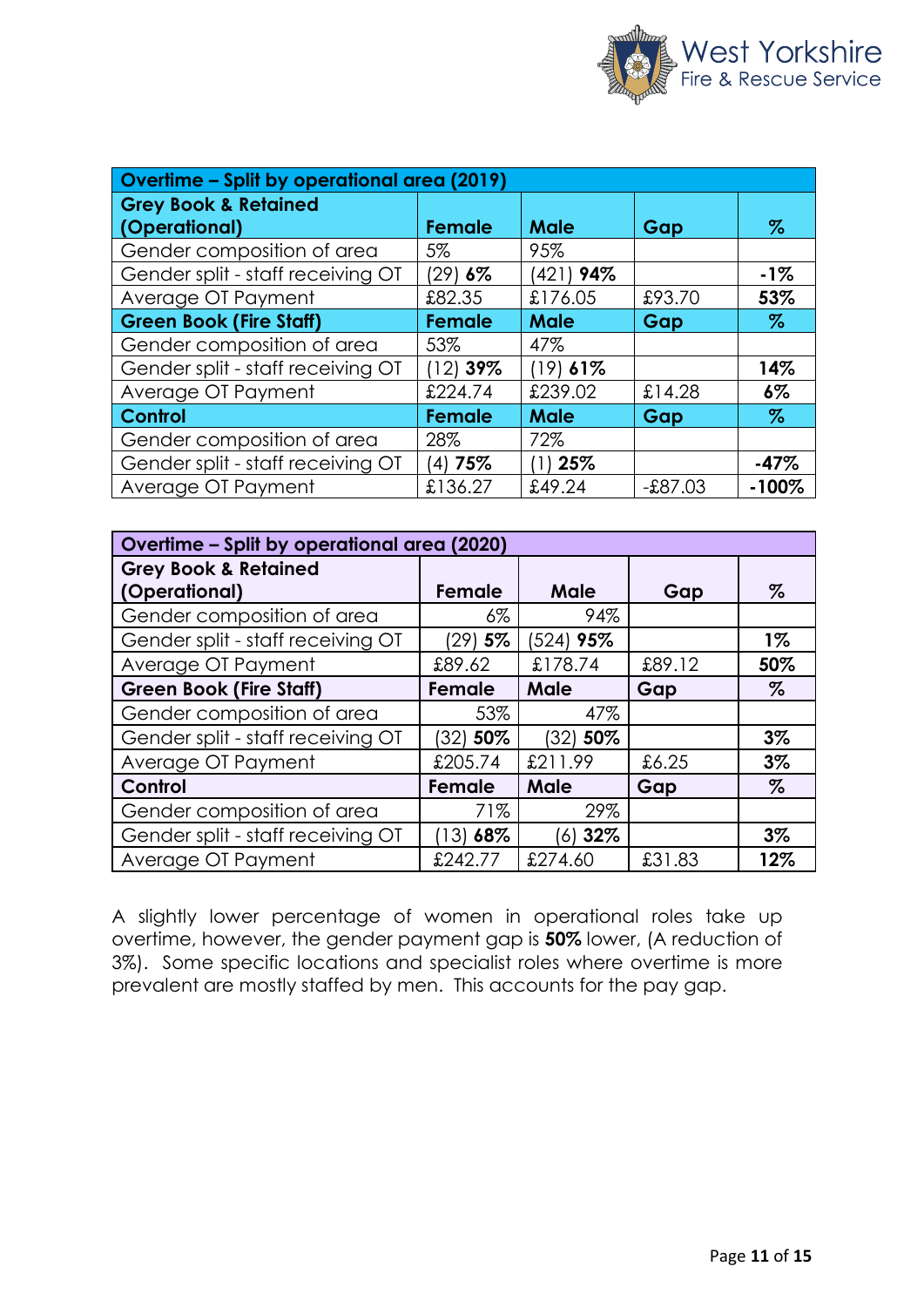

### **Progress & Steps Taken**

The mean (average) gender pay gap is now at **11.6%**, a decrease of **3.1%**. The pay gap continues to track favourably with Office for National Statistics reported gap of **15.5%** by **3.9%**. This is a positive trend and one we hope to continue in future years.

The key reasons for the pay gap remain consistent, and include:

- Over representation of men in operational roles. There are positive signs of a shift in this area; however, given recruitment remains relatively low any change has a relatively small impact on the overall numbers. This challenge remains common across the Fire and Rescue labour market. Progress has been made through actions such as:
	- Significant efforts to target women for upcoming recruitment (Some positive action activities have been impossible due to Covid-19).
	- Updating the Firefighter-Crew Manager development process from a recruit/develop model to a develop/recruit model which led to a significant increase in numbers of women taking up development.
	- We are active regionally and nationally through work with the National Fire Chiefs Council (NFCC), including representation on national groups, key partner in the pilot regional women' mentoring programme alongside NYFRS, SYFRS, Humberside FRS, Women in the Fire Service and the NFCC.
- Women continue to be under-represented in senior positions, though this continues to improve slightly.
- Women continue to be over represented in lowest quartile as more women than men occupy admin and clerical roles in lower pay quartile.

We continue to work hard to position West Yorkshire Fire and Rescue Authority as an employer of choice. We are proud of our record of narrowing the gender pay gap.

Our transparent pay structure means we can be sure any gender pay gap does not stem from paying men and women differently for equivalent work. The gender pay gap is a result of the specific roles in which men and women currently work within the organisation and the salaries each role attracts.

WYFRA have already taken steps to encourage gender parity, including:

- **Creating an evidence base:** Equality Data is captured and published
	- **Promotion and encouragement for people to willingly share their diversity** data including gender, though there is much more to do.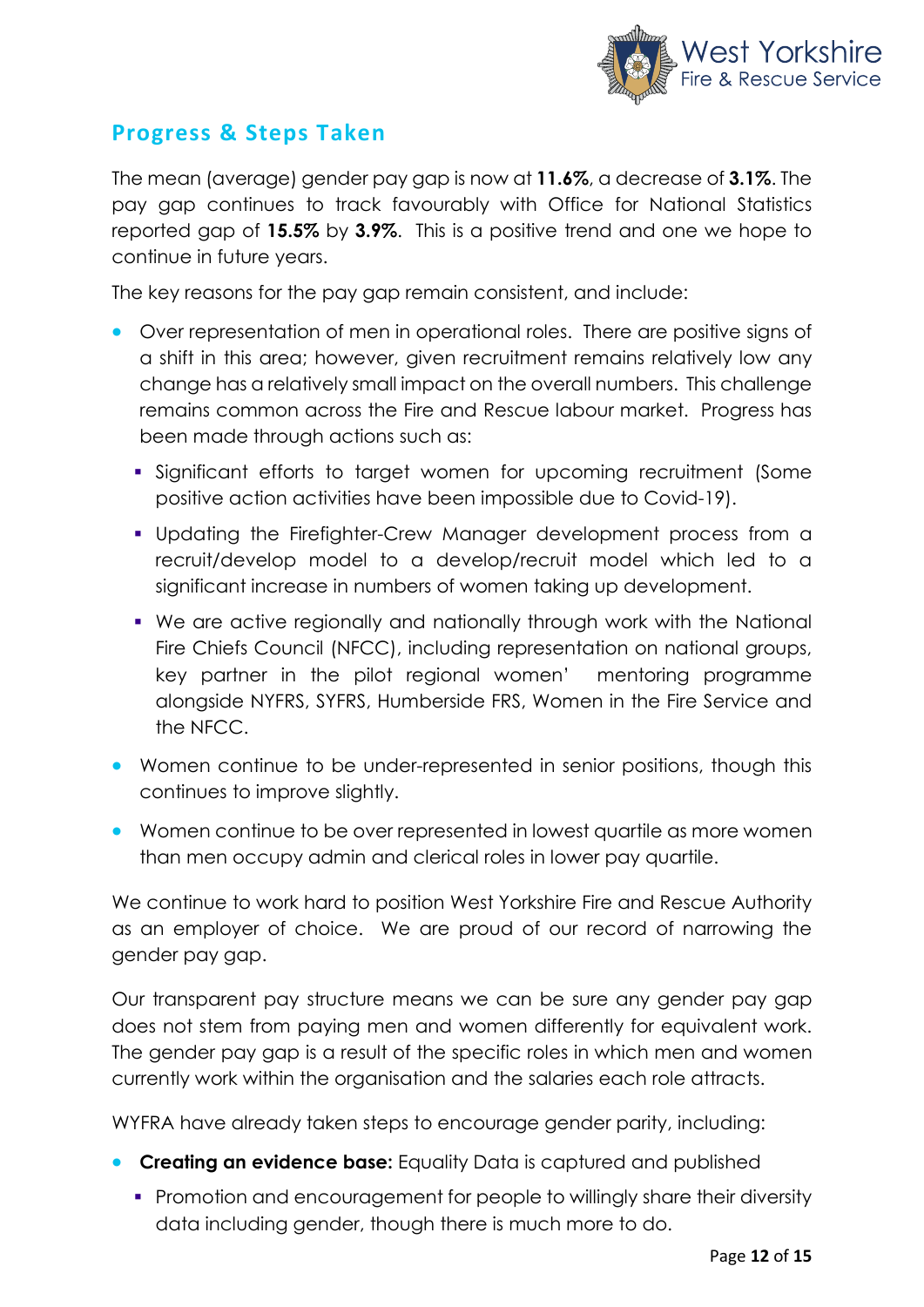

- Continued pay gap reporting and putting in place actions to address issues identified.
- Empowering our Gender Staff Network to review data and provide case studies to support the organisation to continue narrowing the gap.
- **Raising the profile of gender issues:** the organisation is keen to ensure gender issues are high on the agenda and continues to offer a series of awareness and training events to promote initiatives. This includes:
	- Celebrating International Women's Day and Men's Day.
	- **Strengthening our Gender Staff Network. A gender issues network which** has a membership made up of women and male allies to raise the profile and identify actions around gender issues.
	- A seat on our Diversity and Inclusion Board (a strategic body) for the network Chair to ensure gender issues are raised and actioned at a strategic level.
	- A Board level gender champion is in place, (Deputy Chief Fire Officer).
	- We are actively involved with Women in the Fire Service and continue to be represented at a regional level. We also promote the sector wide network, increasing our presence at regional and national events.
- **Training**: Significant training has already been delivered to managers and staff using internal and external experts to equip managers with a deeper understanding of diversity. We make available practical tools to support diversity and inclusion at work, including gender issues, in particular avoiding bias, menopause and health and wellbeing.
- **Parent and Carer Support**: WYFRA has a range of family friendly policies we are proud of including maternity leave, adoption leave and other leave for emergencies such as caring responsibilities. The updated flexi-time policy offers a wider band width to help achieve better work life balance. The increasing requirement for some people to work from home as a result of Covid-19 has enabled further flexibility to be in place whilst colleagues home-school their children.
- **Menopause**: WYFRA has put in place a range of support measures for women, particularly consideration of the operational impact on women firefighters. We provide information and training to ensure any colleague going through the menopause feels supported and can access trained people to talk to. Our Occupational Health team provide advice and specific adjustments as required. The organisation has been at the forefront of developing a kit-pack available for women in operational roles dealing with the menopause.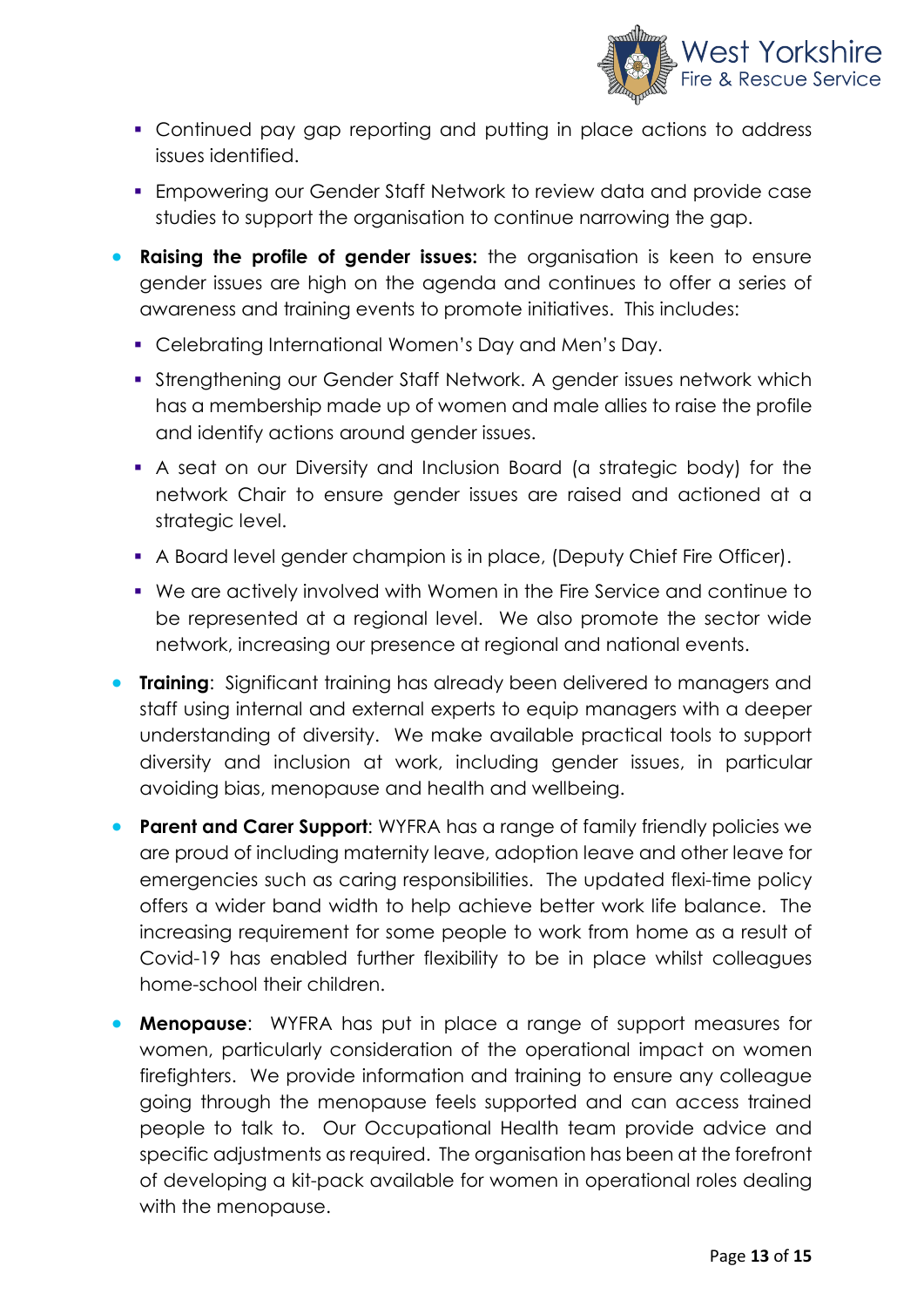

- **Equality Impact Assessments:** WYFRA have now mainstreamed the EIA process, integrating it both within performance improvement frameworks and project management tools. The improved use of EIAs has led to improvements in identifying potential bias in projects, including better consideration of gender issues in new-build fire stations as an example. The significant investment in this area will also ensure we future proof facilities on our newly developed buildings, in particular stations.
- **The Women in the Fire Service Development Programme**: This has been delivered and was well received with positive evaluations.
- **Changes in Promotions Process:** Work to change the approach to promotion has led to more women coming forward to take the step up from Firefighter to Crew Manager. Work will continue to change the Watch Manager to Station Manager process, which starts in 2021.

### **Going Forward – What Next?**

Work which positively impacts on the gender pay gap will focus primarily on initiatives which will open up opportunities at all levels to women. Continued work is underway to support operational women to take up promotion and development opportunities.

Continued budget squeeze continues to limit opportunities to address pay gap through recruitment. The organisation is fortunate that it retains the talent it has. Our 2019 staff survey showed a further increase in the levels of employee engagement. However, the downside of low turnover and few opportunities for growth is that we find it challenging to change the gender pay gap. We are, however, continuing our drive to make a positive impact:

- **Positive Action & Community Engagement:** The successful interventions to support and enable women to get the 'start line' of Firefighter recruitment programmes have been reviewed and fine-tuned. Further evaluation will establish the impact of the changes, but early indications are positive with more women getting to the job offer stage than in previous years.
- **Talent Management & Succession Planning:** The programme is being operationalised and includes focused opportunities for mentoring and coaching to raise confidence, with a particular emphasis on women and other underrepresented groups. Research indicates women set a much higher personal bar than men before applying for a role. The programme supports people from underrepresented groups, including women to take their next career steps.